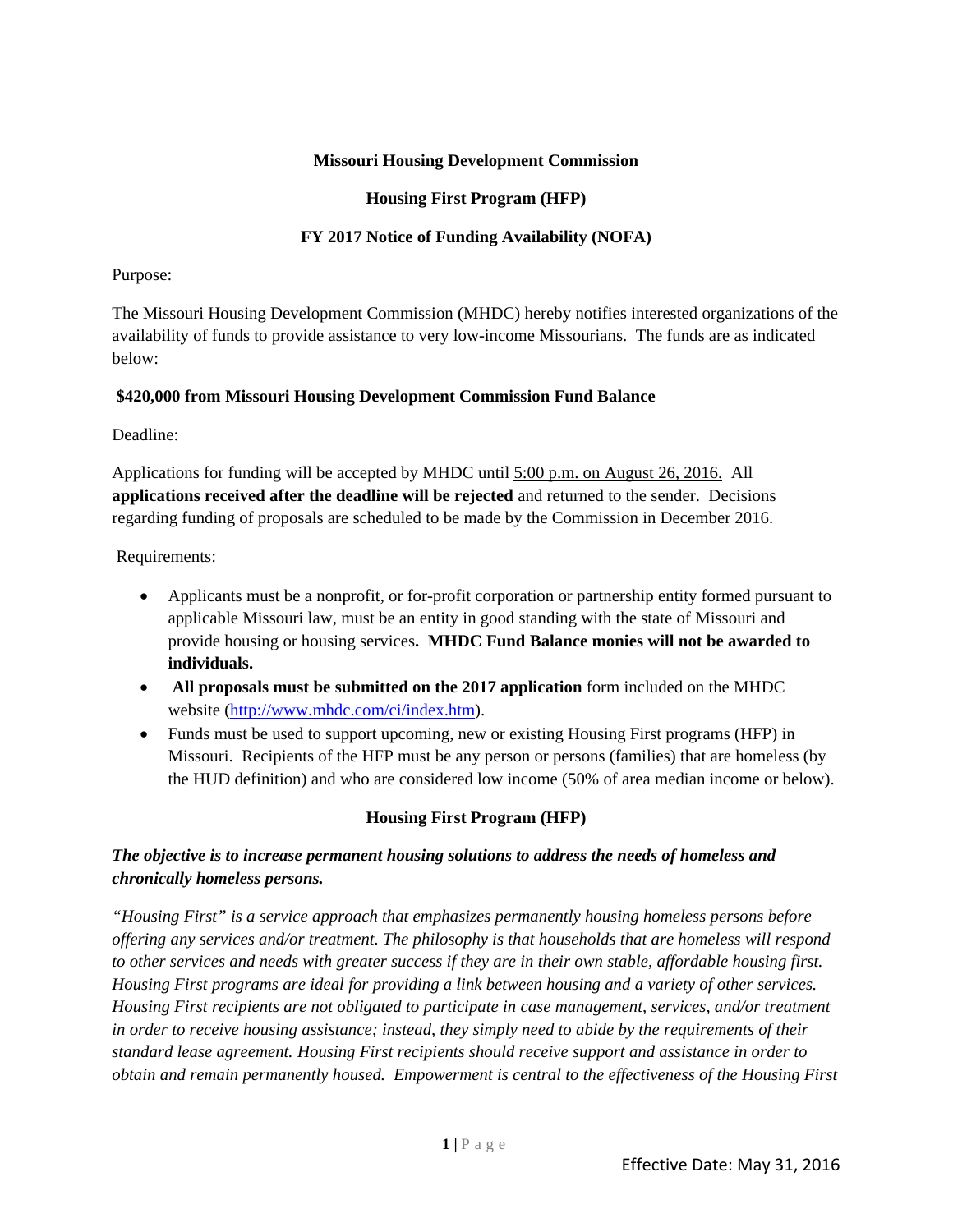*program to help recipients to make choices and identify their needs to make permanent changes in their lives.* 

*The Housing First approach is intended to increase housing stability for those who traditionally have experienced difficulty maintaining housing. Housing First can help to stabilize a recipient and promote success in permanent housing.* 

Contributors to program success include the following:

- Access to a substantial supply of permanent housing, and diverse funding streams for housing and services.
- Housing is not contingent on participation in and/or compliance with services and/or treatment; instead, recipients must comply with a standard lease agreement.
- A wide variety of agency and/or community-based supportive services are offered and made readily available based on recipient's need and request; the program does not require participation in these services or any other services to remain in housing.
- Effective staffing structure to ensure person-centered service delivery.
- Program commits to assisting in housing location, as well as building relationships with landlords in order to permanently house eligible recipients.
- Use of assertive outreach to engage and offer housing and services to homeless or chronically homeless households who have experienced difficulty engaging in services.
- The continued effort to provide case management, and to hold housing for recipients, even if they leave their program housing for short periods.

The HFP will provide the following components:

- Crisis intervention and voluntary case management
- Recipient-directed assistance in accessing housing as well as agency and community resources and services
- Voluntary participation of recipients in programs and services
- Recipient participation in the decision-making process
- Recipients, landlords, and service providers work together as a team
- Ongoing support and monitoring available for recipients as requested

Program specifications to be awarded grant monies:

- The program will follow the Housing First model similar to the model explained above.
- Allowable use of the money includes: support for upcoming, new or existing Housing First programs in Missouri. Ninety-percent (90%) is allocated towards program implementation, 10 percent is allocated towards administrative costs of the program.
- The program will house low-income Missourians (50 percent of area median income or below).
- Housing First may be integrated into existing systems and programs.
- Collaboration with community shelters, programs and landlords must be an integral part of services and resources for the program.

Projects targeting one or both of the following populations will be prioritized for funding: